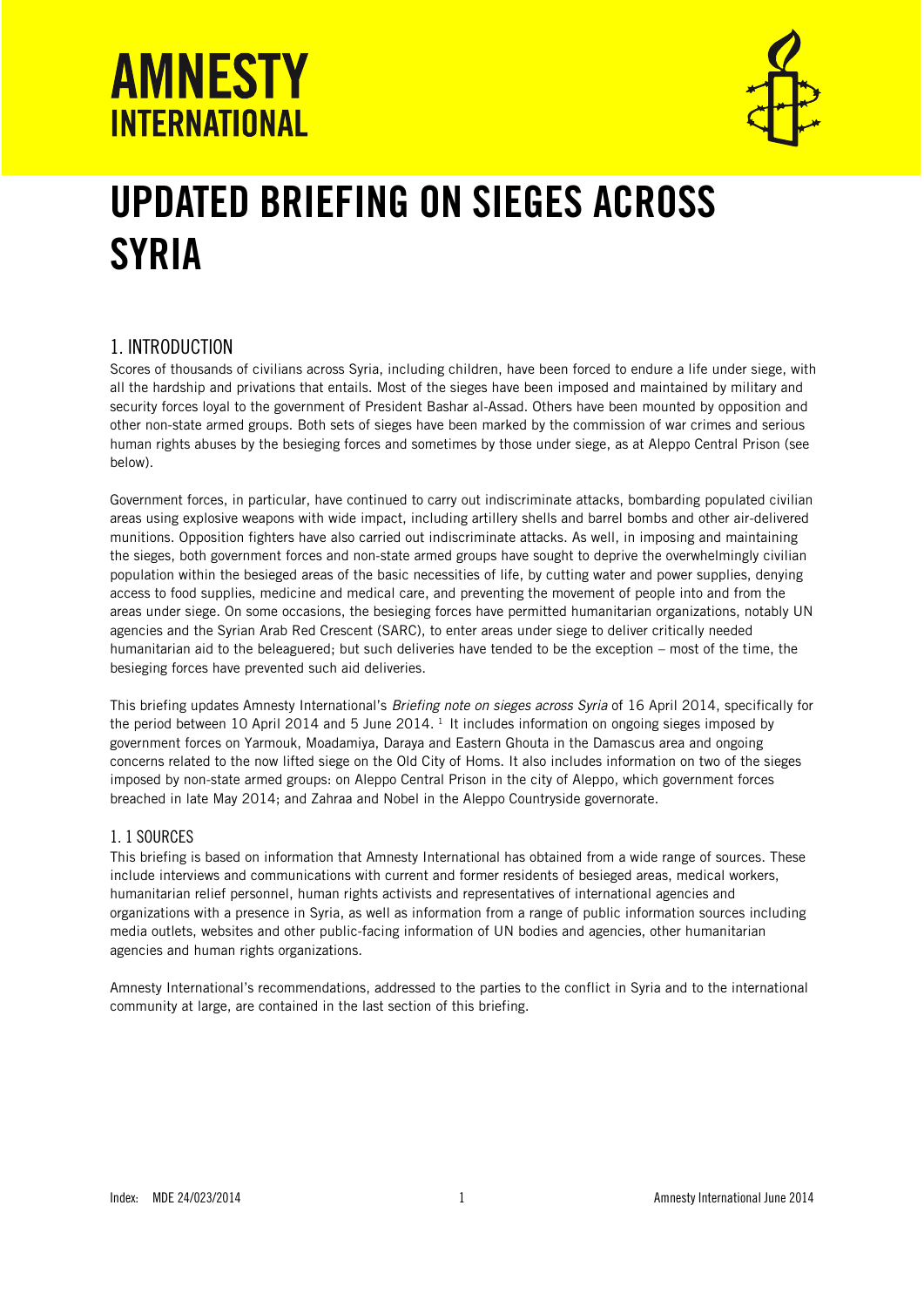

### 2. AREAS UNDER SIEGE

#### 2.1 DAMASCUS AND DAMASCUS COUNTRYSIDE

#### 2.1.1 YARMOUK

Forces loyal to the government of President Bashar al-Assad maintained their siege of the Yarmouk neighbourhood of southern Damascus, in force since December 2012. They continued to deny some 20,000 civilians who remain within Yarmouk access to adequate food and medical care while also preventing them from leaving the besieged area.<sup>2</sup>

Government forces continued periodically to shell Yarmouk using mortars and artillery shells. Although the shelling was less frequent and extensive than in previous months, it resulted in the killing and injury of civilians. On 3 June, for example, three civilians were killed in the shelling of an area near a garden which a medical worker inside Yarmouk told Amnesty International is used solely by women and children in what appeared to be an indiscriminate attack. According to a medical worker in Yarmouk, one man died instantly and two men died subsequently from internal injuries for which adequate care could not be provided. He added that at least two women and a child were among those injured. Injuries were particularly bad, he told Amnesty International, as people were walking around freely and had not taken shelter. Shrapnel broke one person's jaw and several teeth and otherwise disfigured their face, caused another to lose the side of their face and required a third to have fingers amputated.

As well, government forces engaged in armed clashes with fighters belonging to non-state armed groups, particularly Jabhat al-Nusra and the Islamic State in Iraq and al-Sham (ISIS), most of whom had re-entered Yarmouk in January and February 2014.

As of 3 June 2014, according to Amnesty International's research, 271 individuals believed to be civilians had died as a direct result of the continuing siege since government forces tightened it in July 2013.<sup>3</sup> Twenty-six of these deaths were said to have occurred between 10 April and 3 June. Of these, one death was attributed to starvation and 25 deaths to the lack of adequate medical care (of which 16 cases were people who were specified as having had injuries sustained in shelling and four were people who had reportedly been shot by snipers).



A soup kitchen run by volunteers to provide food for besieged people in Yarmouk, April 2014. © Rame Alsayed

Conditions for daily life in Yarmouk continue to be extremely challenging. Although medical facilities and staff were already severely depleted, government forces did not permit the supply of any medicines or other medical equipment to assist those in need in Yarmouk.<sup>4</sup> Between 24-26 May, however, they did allow the United Nations Relief and Works Agency for Palestine Refugees in the Near East (UNRWA)<sup>5</sup> to distribute hundreds of hygiene kits including soap, towels, toothpaste and treatments for scabies and lice.

The government forces also allowed some essential food deliveries to the besieged population – several thousand food parcels during this period – but prevented others, seemingly arbitrarily. On 1 May, UNRWA said it "remains disturbed that food

distributions to desperate civilians are subject to frequent interruptions, without apparent justification."<sup>6</sup> Two weeks later, UNWRA said that, according to its own estimate, "it has met no more than 25% of the minimum food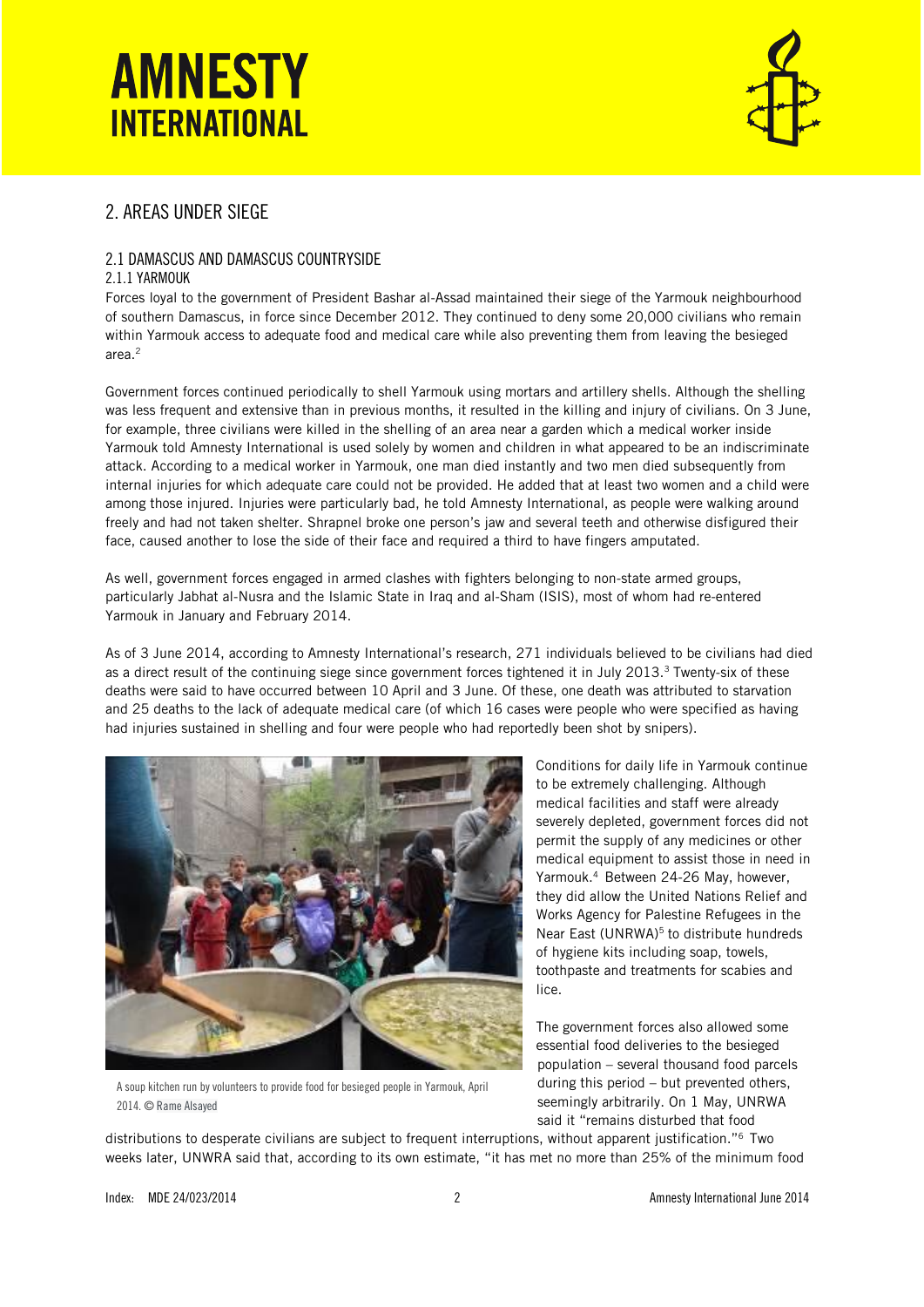

needs of civilians in Yarmouk since first accessing the area in January."<sup>7</sup> In addition to this important but inadequate aid from UNRWA, small quantities of food aid from other humanitarian organizations were permitted by the government forces. At least one individual assisting in humanitarian work inside Yarmouk was detained for several weeks during this period by government forces, apparently on account of his activities as a humanitarian aid worker.<sup>8</sup>

On 16 May, a Palestine Red Crescent Society medical worker in Yarmouk told Amnesty International that people were generally unable to access adequate and safe water. He said that water was available in most taps for less than an hour a day, following damage sustained to Yarmouk's water pipes from frequent shelling in or about December 2013. Some areas also have water wells, but these require expensive diesel fuel to pump the water and its quality is poor – the water contains sand particles that are said to cause kidney stones and stomach ailments. As the water crisis has increased, he said, so have the number of urine infections, with around 50 new cases now being detected each week, and as people are obliged to cut back on washing they are contracting skin ailments.

Throughout this period, members of Jabhat al-Nusra and ISIS reportedly harassed medical workers in Yarmouk and on 21 May beat up at least one medical worker during an aid distribution. After that date, Amnesty International received reports from several sources in Yarmouk that the armed groups were at times blocking access to areas where distributions were carried out. The armed groups also threatened other residents with violence. Amnesty International did not receive reports, however, of armed group members seizing for themselves aid that was intended for civilians.<sup>9</sup>

The Syrian government has permitted only a trickle of medical evacuations from Yarmouk in recent weeks. However, on 18 May, amid wide publicity, the government permitted 120 schoolchildren to leave Yarmouk and remain outside the besieged area for two weeks in order to take their school exams, before returning them to their families within Yarmouk.

#### 2.1.2 DARAYA

Daraya, a town about 10km south-west of Damascus, remained under the siege imposed by government forces since November 2012. Its pre-crisis population of up to 250,000 reportedly shrunk yet further, to some 7,000 individuals or fewer, according to current and previous inhabitants of the town. Of these, around 1,500 are said to be fighters affiliated to the Free Syrian Army.<sup>10</sup>

Government forces continued to subject populated civilian areas in Daraya to repeated attacks with explosive weapons with wide impact, including barrel bombs, artillery shells, and mortars, and with indiscriminate weapons such as cluster munitions. On 17 May, for



One of two graveyards in Daraya used to bury those who died since the beginning of the crisis in March 2011. © Local Council of Daraya City

example, Daraya Local Council Media Office stated that seven barrel bombs had been dropped on the night of 16/17 May, saying three of them exploded near the field hospital partially destroying its top floors.<sup>11</sup> On 29 May, local activists reported that government forces had dropped barrel bombs with conventional explosives on the area between Daraya and neighbouring Moadamiya.

Government forces did not permit any food or medical aid to enter Daraya. For the most part, it seems that its inhabitants were able to survive on supplies and food that could be grown within Daraya and no deaths from starvation were reported.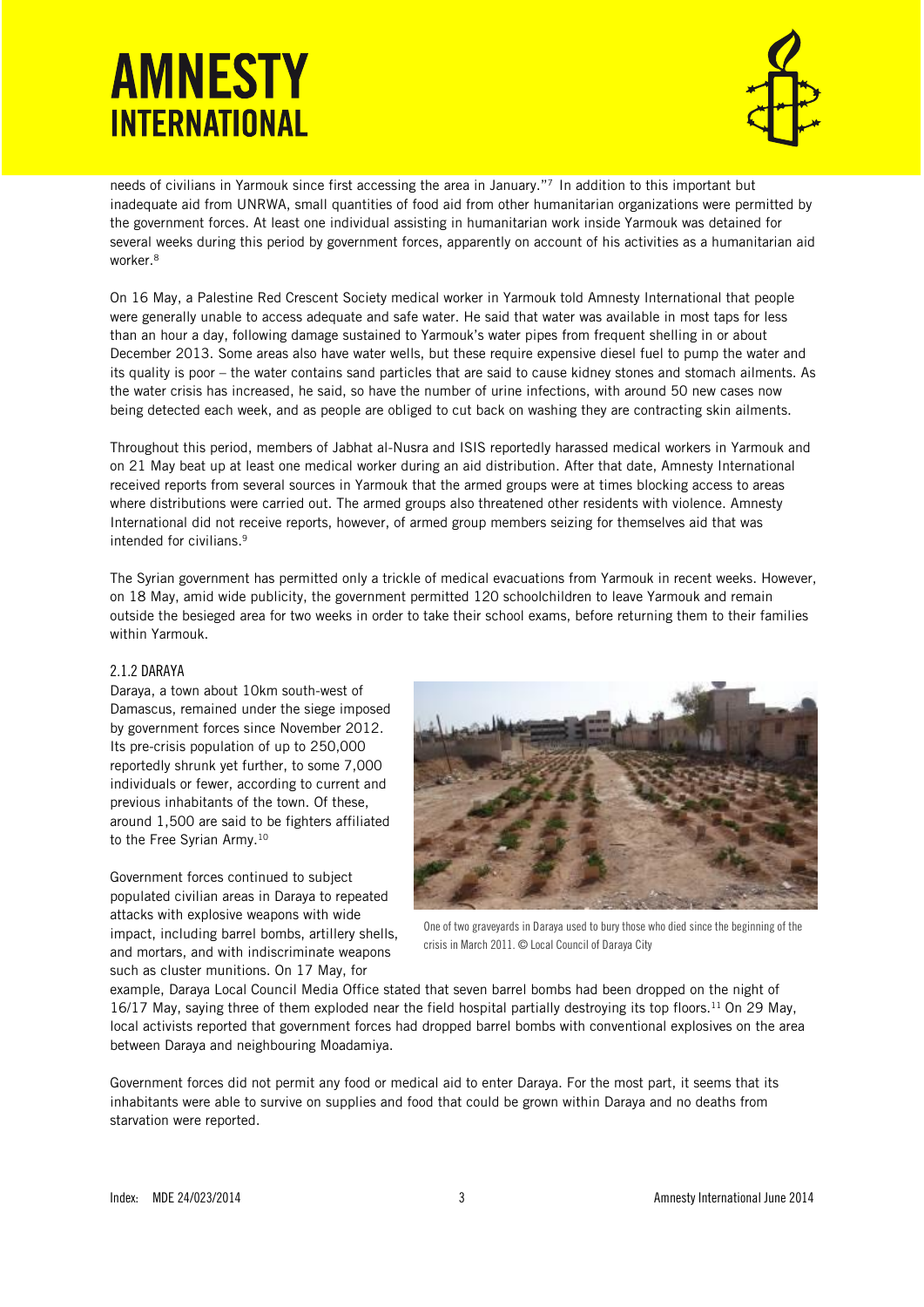



Syrian government forces have not permitted any medical aid to enter besieged Daraya. Medical procedures are carried out in improvised hospitals and with minimum supplies. © Local Council of Daraya City

#### 2.1.3 MOADAMIYA

Government forces maintained their siege of Moadamiya, some 16km south-west of Damascus and next to Daraya, where an estimated 20,000 civilians currently live.<sup>12</sup> The government forces imposed the siege in April 2012 and tightened it in November 2012. Although a "local truce" was said to have come into effect on 25 December 2013, government forces continued to subject the besieged area to attacks from the air, including some that hit civilian infrastructure, notably the water infrastructure.

According to local activists and media reports, the Syrian authorities permitted only

a minimal amount of food into Moadamiya and no medical supplies at all between 10 April and 5 June 2014. UN agencies made several requests to the government to allow them to provide humanitarian assistance to the civilians besieged in Moadamiya, but the government failed to respond and to allow the requested access.

On 22 May, a representative of a group of lawyers in Moadamiya told Amnesty International that those besieged were suffering dire shortages of baby milk, rice and bulgur, and that, despite the "truce", government forces would not allow any medicine, even medicine needed for the treatment of children, to enter Moadamiya. Another informant who had managed to flee from Moadamiya told Amnesty International that government snipers continue to target residents who go out to forage for grasses and other plants to eat. Several individuals told Amnesty International that the only road by which people might at times be allowed in and out of Moadamiya had been completely closed by government forces since 17 or 18 May.

Local sources also report that government forces have hit water supply infrastructure, as video-clip links received by Amnesty International and issued publicly also appear to confirm.<sup>13</sup> If water supply facilities or other objects that are indispensable to the survival of civilians have been targeted deliberately, such attacks would constitute war crimes.

#### 2.1.4 EASTERN GHOUTA

Government forces continued to besiege towns and villages in Eastern Ghouta, east of Damascus, where an estimated 150,000 people, overwhelmingly civilians, remain.<sup>14</sup> Most of Eastern Ghouta has been under siege continuously since November 2012.

Government forces generally have blocked the entry of food supplies into the areas under siege. According to local sources, some government soldiers involved in maintaining the siege occasionally allowed in small amounts of food that they have sold to local people at greatly inflated prices. Other people have sought to smuggle in food via the Wafideen Palestinian refugee camp that lies between Damascus and Eastern Ghouta, at the risk of being shot by government



A building destroyed by bombardment by government forces in Zamalka [زملكا [in Eastern Ghouta in September 2013. © Mohammed Abdullah

snipers. One resident of al-Marj, which incorporates a dozen villages, whom Amnesty International was able to contact in May, said that most people there had not eaten meat, fish or eggs for more than 12 months.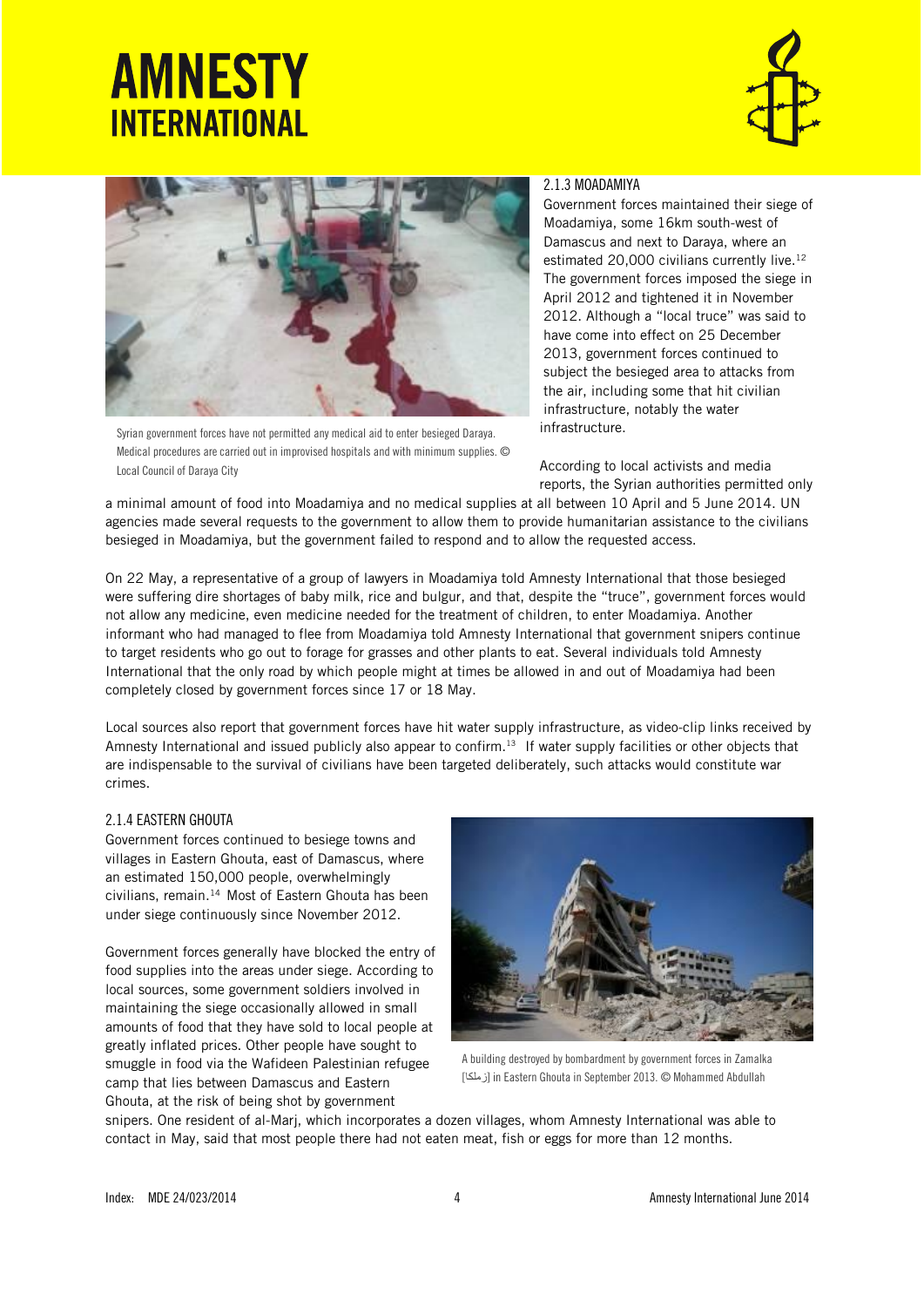

Information provided to Amnesty International by local human rights activists indicates that scores of civilians have died in Eastern Ghouta as a result of the siege, due in some cases to a lack of adequate access to medical care and in others to a lack of adequate food, and that such deaths are continuing.

Besieging government forces have caused extensive damage to existing medical facilities and services within Eastern Ghouta through shelling and air strikes, including apparently targeted attacks. As well, government forces have detained medical workers and also patients undergoing or in need of treatment.<sup>15</sup>

Several individuals in different towns and villages across Eastern Ghouta told Amnesty International that there is a severe shortage of medicines and equipment, particularly painkillers, antibiotics, general anaesthetic, bandages, blood bags, syringes and medicines for chronic illnesses. A local activist in Saqba told Amnesty International on 22 April:

*"Hospitals usually work on battery lights; only in special cases do they use generators. There was one case of a caesarean birth that has to be carried out using only the light from cigarette lighters. As there is no anaesthetic, the woman was given only a local anaesthetic. Her screaming could be heard everywhere in the hospital."*

As of 5 June 2014, the Syrian authorities had not permitted the provision of any humanitarian assistance to the areas under siege in Eastern Ghouta since the delivery of food for 5,000 people and relief items for 15,000 people that was carried out on 29 March 2014.<sup>16</sup> This was despite requests by UN agencies. Moreover, on 24 May Syrian government forces carried out what appears to have been a targeted attack on a warehouse in Duma, reported to be used by the SARC, which contained humanitarian aid. The attack was condemned by Valerie Amos, the UN Under-Secretary-General for Humanitarian Affairs and Emergency Relief Coordinator. She described it as a "deliberate attack on a humanitarian warehouse in Douma, Eastern Ghouta, which occurred as aid workers were preparing to distribute urgently needed supplies from an aid convoy to hundreds of families in the besieged city." <sup>17</sup> A representative of a humanitarian agency informed Amnesty International that there was no evidence of any armed group having been in the area.

The health of Eastern Ghouta's inhabitants was consequently greatly affected by siege conditions including the impact on medical facilities and services. A female doctor from Easter Ghouta spoke with Amnesty International in early June about the health of people in there:

"Since the start of the siege I have noticed many signs of nutrition deficiencies and a general decline in wellbeing (more people with fatigue, dizziness etc.). There has also been the re-emergence of diseases that were almost extinct prior to 2011, for instance measles, typhoid, Hepatitis A and dermatological problems such as scabies, chicken pox and lice, as well as general allergies.

"Currently there is a pandemic of stomach and intestinal inflammations and infections. Due to the lack of antibiotics and anti-diarrhea medicine, as well as the lack of serums, a lot of young patients have suffered from dehydration and acute renal failure, and this has even resulted in several deaths - mostly children.

"While working with the team we noticed a new epidemic taking over Ghouta - that is tuberculosis. This is due to the lack of nutrition and generally weakened immune systems, as well as the lack of medical treatments. I think that, if we consider the whole of Ghouta, there will probably be hundreds of cases."

She said that there were several main categories of deaths as a result of the siege of Eastern Ghouta. Most were of infants under the age of one year, due to their mothers' inability to produce breast milk and the accompanying scarcity of formula milk. Others died, she said, after eating food that is not meant for human consumption. Thirdly, deaths were occurring due to the general absence of adequate medical care – due to shortages of particular medicines (for instance for heart disease, diabetes, kidney failure), medical equipment (for example during amputations, that have caused fatalities from gangrene) and medical professionals.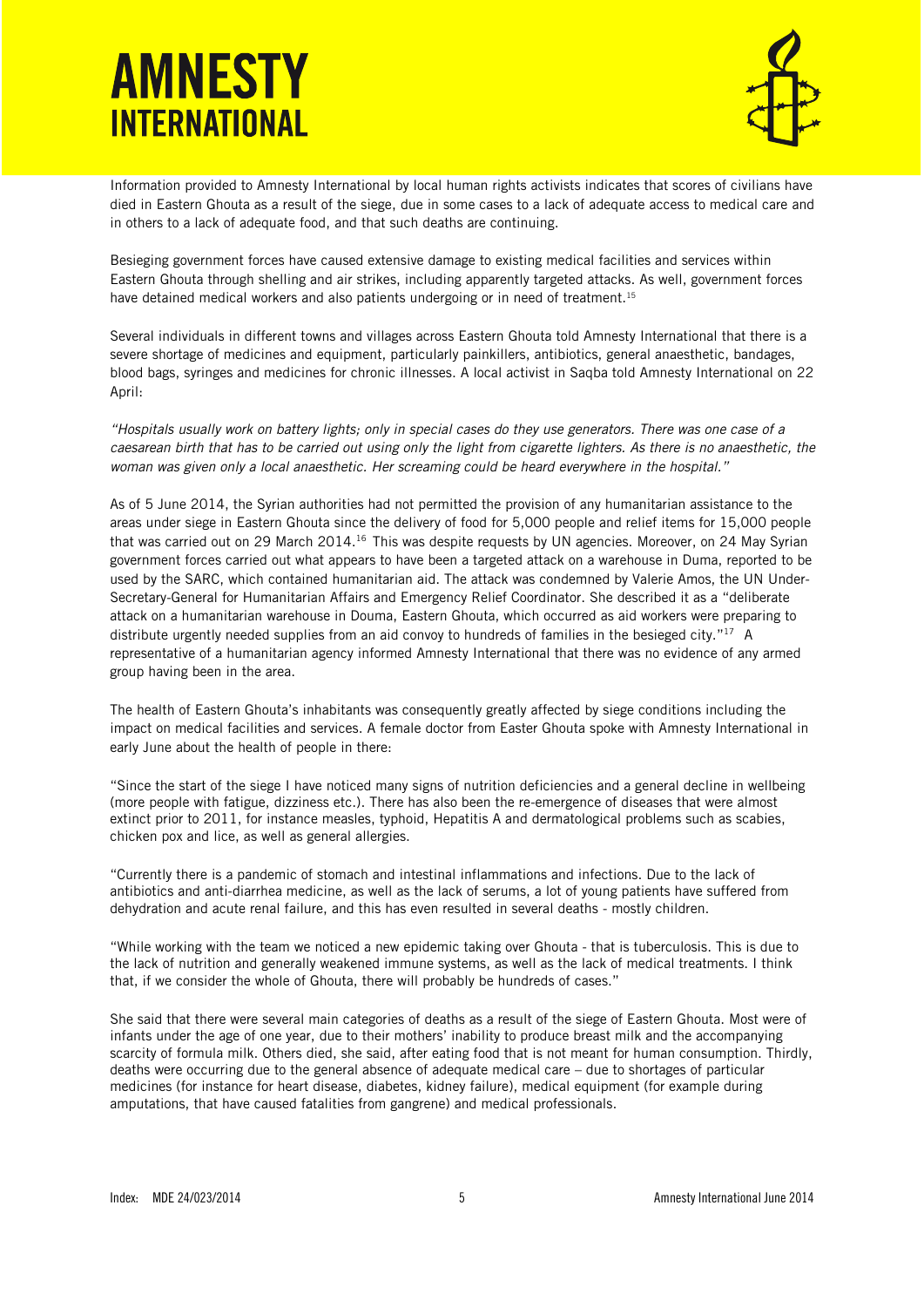

#### 2.2 HOMS AREA 2.2.1 OLD CITY OF HOMS

On 9 May 2014, the two-year siege by government forces of the Old City of Homs ended. In the context of an agreement with the Syrian government the remaining inhabitants, all exhausted by the siege and including many members of armed groups who were allowed to take light weapons with them, left Old Homs. With their departure, the city of Homs – with the exception of al-Wa'er district, which is encircled by government armed forces – fell under the control of Syrian government forces.

Despite the end of the siege, the Syrian government continue to detain some 200 men who were among 1,366 people, including women and children, who were evacuated from Old Homs in February 2014, while the siege was still in place. Most have been held at the al-Andalus school, which the Syrian authorities use as a "screening" centre. More than three months after they were taken into custody, those detained appear not to have had any charges brought against them. The Syrian authorities have given UN representatives and some journalists access to the al-Andalus site and allowed them to speak to detainees, although generally not in private.

Amnesty International has received reports from several activists displaced from Homs of detainees being taken away to other detention centres and then being tortured or otherwise ill-treated there, as well as being removed to unknown locations and disappearing. Information given to Amnesty International by a representative of an international organization with a presence in Homs indicates that eight individuals who had been detained at al-Andalus can no longer be accounted for. One detainee managed to speak to Amnesty International while still held at al-Andalus. He said, "They [government officials] can come and take us away whenever they want." He named a man who, he said, had been taken from his cell at al-Andalus three days before. Individuals who have visited al-Andalus have told Amnesty International that the men detained there live in a constant state of anxiety and fear what might be done to them by the Syrian authorities. One current detainee and other individuals in contact with detainees at al-Andalus have told Amnesty International that the occasional presence of UN representatives and journalists is not visible enough and does not provide an adequate safeguard.

### 3. SIEGES BY OPPOSITION AND OTHER NON-STATE ARMED GROUPS 3.1 ALEPPO CENTRAL PRISON

On 22 May 2014, the Syrian army succeeded in breaking a year-long siege of Aleppo Central Prison by armed groups led by Ahrar al-Sham and Jabhat al-Nusra, relieving the government forces that had otherwise retained control of the fortified prison throughout the siege.

More than 800 prisoners were reported to have died in Aleppo Central Prison in the period between July 2012 and the end of the siege, including dozens after the siege was imposed in April 2013. Some deaths appear to have been attributable to indiscriminate bombardment by the besieging armed groups. However, a large majority of deaths are reported to have been caused by the government forces controlling the prison. They, including prison officials and guards, are alleged to have extra judicially executed some prisoners and to have caused the deaths of others under torture or other ill-treatment. Other prisoners reportedly died after they contracted illnesses, such as tuberculosis, while in prison, but were denied medical treatment. Still others are said to have starved to death.<sup>18</sup>

Satellite images commissioned by Amnesty International following reports of extrajudicial executions of prisoners within the prison in July and November 2013 analysed by Amnesty International in cooperation with satellite imaging experts from DigitalGlobe, show features that are consistent with mass burial sites and therefore appear to lend credence to reports at the time that the prison authorities disposed of the bodies by creating one or more mass graves in the prison's eastern square.

One former inmate released from the prison in October 2013 told Amnesty International that, during the siege, government forces used some political prisoners as "human shields" in an apparent effort to deter attacks by the besieging armed groups. He told Amnesty International that in May and June 2013:

"It was the FSA [Free Syrian Army] that shelled, but the [government forces] were using us as a human shield. They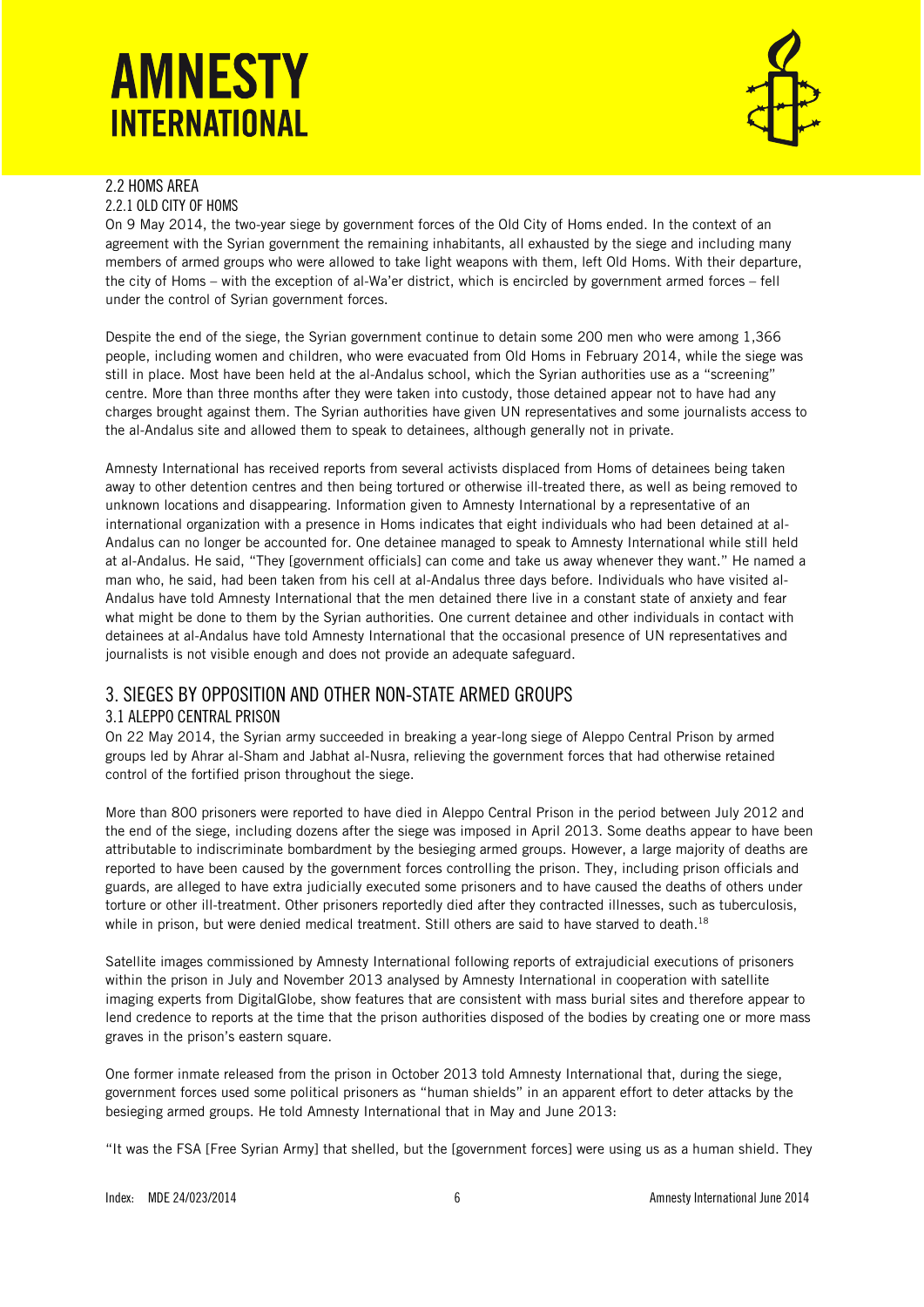

were attacking the FSA from the room directly above us where they had a Doshka [type of machine-gun]. The noise of the Doshka used to shake the whole room. They also put snipers eight metres from us in the corridor outside our section."

At least three of the political prisoners present were killed in the shelling by the armed opposition groups, he said.

The same former prisoner said that the government forces garrisoning the prison had been repeatedly provided with food and other supplies in air-drops from government helicopters, but that conditions were very harsh for the prisoners, as they received very little food and water and had virtually no access to medical treatment.

In April and May 2014, the SARC made several vital but limited deliveries of food to the besieged prison, providing some partial relief to the prisoners. At times, such as from 30 April to 5 May, fighting between the besieging armed groups and the government forces holding the prison prevented such deliveries being made.

Information received by Amnesty International from several sources – the released prisoner cited above, two human rights organizations and an online database of Aleppo "martyrs"– indicated that at least 18 prisoners died in Aleppo Central Prison between 3 March and 27 May; in nine cases, the cause of death was reported as "suspected tuberculosis" while for five deaths including of one woman the deaths were attributed to lack of adequate medical care; two cases were attributed to starvation; one was attributed to torture and other ill-treatment; and for one death the cause was reportedly due to government security forces controlling the prison using hand grenades during a raid they carried out on the wing containing political prisoners. 19

Following the successful breach of the siege by government forces, several media reports indicated that most if not all prisoners, including political prisoners, had been transferred to other locations in Aleppo and there were unconfirmed reports that some 300 prisoners were released.<sup>20</sup> A representative of a Syrian human rights organization told Amnesty International that the government authorities had decided to release all of the prisoners who had already completed their prison sentences, and some 65 women and three children who were being held at the prison. By 5 June, however, Amnesty International had not been able to confirm any releases and there was concern about the fate of up to several hundred political detainees known to have been held at the prison.

#### 3.2 ZAHRAA AND NOBEL IN ALEPPO COUNTRYSIDE

Some 40-45,000 people were reported to remain under at least partial siege in these towns, located north-west of Aleppo, by fighters belonging to Ahrar al-Sham, Jabhat al-Nusra and other non-state armed groups.<sup>21</sup> On 9 May, however, as part of complex and multi-party negotiations linked to government forces lifting the siege of the Old City of Homs, a joint UN and SARC convoy was able to deliver humanitarian assistance to the residents of the two towns.

### 4. SIEGES AND INTERNATIONAL HUMANITARIAN LAW

All parties to the armed conflict, including non-state armed groups, must respect the rules of international humanitarian law. The manner in which the sieges covered by this briefing have been imposed violate human IHL. Many of these violations war crimes.

IHL, also known as the laws of war or the laws of armed conflict, contains the rules and principles that seek to protect primarily those who are not participating in hostilities, notably civilians, but also certain combatants, including those who are wounded or captured. It sets out standards of humane conduct and limits the means and methods of conducting military operations. Its central purpose is to limit, to the extent feasible, human suffering in times of armed conflict.

Syria is a state party to the four Geneva Conventions of 12 August 1949 and its Additional Protocol relating to the Protection of Victims of International Armed Conflicts (Protocol I), 8 June 1977. Article 3 Common to the four Geneva Conventions applies to all parties to non-international armed conflicts. Many of the specific rules included in these and other IHL treaties - and all the rules cited in this report -- form part of customary international humanitarian law and are thus binding on all parties to any conflict, including Syrian armed and security forces and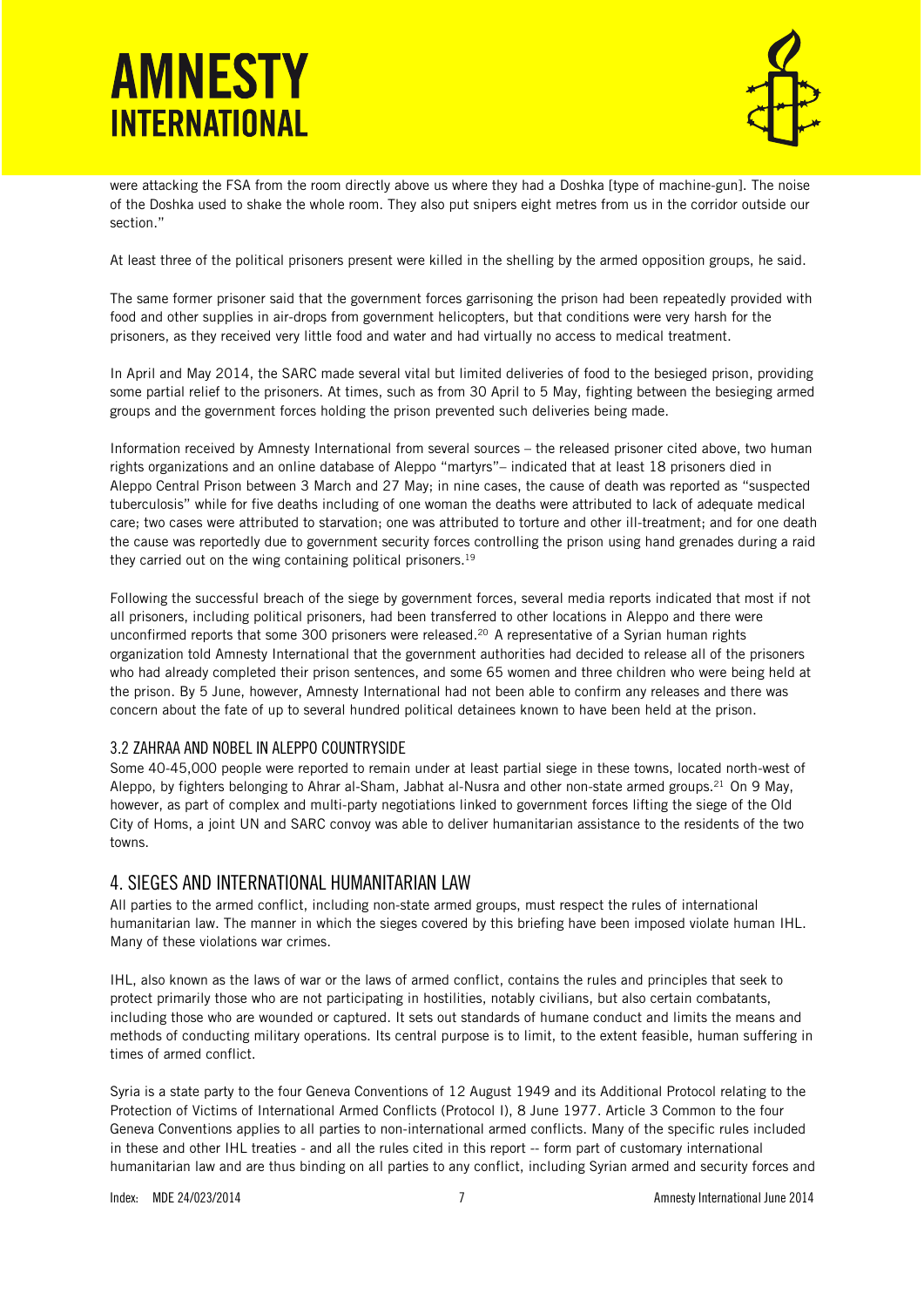

non-state armed groups.<sup>22</sup> Violations of many of these rules may amount to war crimes.

A fundamental rule of IHL is that parties to any conflict must at all times "distinguish between civilians and combatants", especially in that "attacks may only be directed against combatants" and "must not be directed against civilians."<sup>23</sup> A similar rule requires parties to distinguish between "civilian objects" and "military objectives". These rules are part of the fundamental principle of "distinction".

Intentionally directing attacks against civilians not taking direct part in hostilities, or against civilian objects (in the case of non-international conflicts, medical, religious or cultural objects in particular), is a war crime.<sup>24</sup> The corollary of the rule of distinction is that "indiscriminate attacks are prohibited".<sup>25</sup> Indiscriminate attacks are those that are of a nature to strike military objectives and civilians or civilian objects without distinction, either because the attack is not directed at a specific military objective, or because it employs a method or means of combat that cannot be directed at a specific military objective or has effects that cannot be limited as required by international humanitarian law.<sup>26</sup> IHL prohibits the use of weapons that are inherently indiscriminate or cause superfluous injury or unnecessary suffering.<sup>27</sup> Chemical weapons are specifically prohibited by the Chemical Weapons Convention and their use is prohibited by customary IHL.<sup>28</sup>

IHL also prohibits disproportionate attacks, which are those "which may be expected to cause incidental loss of civilian life, injury to civilians, damage to civilian objects, or a combination thereof, which would be excessive in relation to the concrete and direct military advantage anticipated."<sup>29</sup> Intentionally launching an indiscriminate attack resulting in death or injury to civilians, or a disproportionate attack (that is, knowing that the attack will cause excessive incidental civilian loss, injury or damage) constitute war crimes.<sup>30</sup> Parties are required to take all necessary precautions in attack to spare the civilian population. $31$  They must also take precautions to protect civilians under their control from the effect of attacks, including by avoiding locating, to the extent feasible, military objectives within or near densely populated areas.<sup>32</sup> The use of "human shields" to try to render military objectives immune from attack is prohibited.<sup>33</sup>

The use of starvation of the civilian population as a method of warfare is prohibited, as is attacking or destroying objects indispensable to the survival of the civilian population. The parties to the conflict must allow and facilitate rapid and unimpeded passage of impartial humanitarian assistance to civilians in need. They must allow civilians in besieged areas to leave. And they must ensure the freedom of movement of authorised humanitarian relief personnel.<sup>34</sup> The parties must ensure that the wounded and sick are collected and cared for without adverse distinction.<sup>35</sup> Sieges that amount to collective punishment of the civilian population are prohibited.<sup>36</sup> Collective punishment and starving civilians by depriving them of objects indispensable to their survival constitute war crimes.<sup>37</sup>

#### RECCOMMENDATIONS TO THE GOVERNMENT OF SYRIA

Immediately end the armed sieges of civilian areas and allow unfettered access by independent humanitarian agencies to assist the civilians suffering in those areas by providing food, water, medicines and medical aid, and by safely evacuating the sick, elderly, families with children and other civilians who lack shelter or wish to leave the area.

■ Cease immediately all indiscriminate shelling or other bombardments by Syrian government forces or those assisting them, in recognition that indiscriminate attacks and direct attacks on civilians or civilian objects (such as hospitals and schools) are war crimes. In particular, end the use of unguided air-dropped bombs (including barrel bombs) and of mortars and artillery shelling in the vicinity of densely populated civilian areas; and end the use of cluster munitions in all circumstances.

 End all attacks on medical and other humanitarian workers and instruct all military and security personnel to afford them appropriate protection at all times.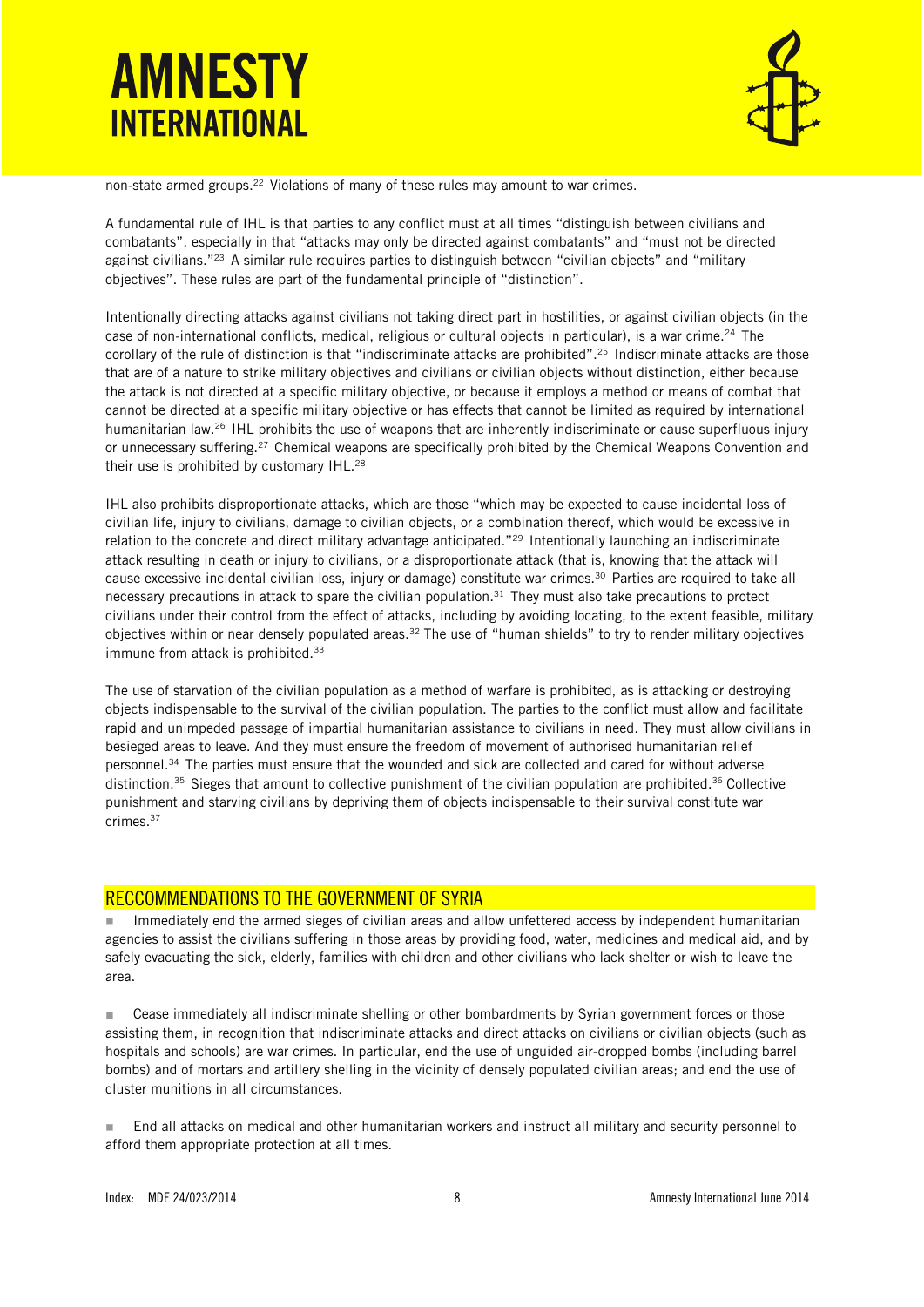

Release, immediately and unconditionally, all persons detained solely on account of their political opinions, identity or legitimate exercise of freedom of expression or other human rights, and ensure that all other detainees, including those held for "screening" in locations such as the al-Andalus school in Homs, are released without delay unless they are charged with recognizable criminal offences and brought to trial fairly and promptly and without recourse to the death penalty.

**Ensure that all persons deprived of their liberty are officially registered at the time of their arrest or detention,** are held in official places of detention, and protected against enforced disappearance, torture or other ill-treatment throughout their detention and imprisonment. Maintain a central register of all detainees and make it available to their families and lawyers.

 Allow free and regular access to all places of detention by representatives of international organizations with appropriate expertise as a means of ensuring the safety of detainees, including their protection against torture and other ill-treatment in custody.

**Ensure that all deaths in detention and allegations of torture are independently investigated, thoroughly,** promptly and impartially, and that all military, security and other personnel against whom there is evidence of torture or other serious abuse are removed from their positions and are brought to justice in fair trials without delay.

**Ensure that anyone suspected of ordering or committing war crimes or crimes against humanity is removed** from the ranks and promptly brought to justice in proceedings that conform to international fair trial standards.

 Provide full co-operation and unimpeded access to the independent international Commission of Inquiry to investigate all alleged crimes under international law and violations and abuses of international human rights law.

Allow international humanitarian agencies prompt and unfettered access to Syria, including across borders and conflict lines.

### RECCOMMENDATIONS TO ALL NON-STATE ARMED GROUPS IN SYRIA

 End sieges of civilian areas and allow unfettered access by independent humanitarian agencies to assist the civilians in need; and facilitate the safe evacuation of the sick, elderly, families with children and other civilians who wish to leave the area.

 Respect at all times the prohibition in international humanitarian law on direct attacks on civilians, indiscriminate attacks, summary killing of captives and torture, and ensure that all detainees, including captured government soldiers, are treated humanely and all times.

■ End the use of mortars and artillery shelling in the vicinity of densely populated civilian areas.

 End all attacks on humanitarian workers and instruct all fighters to afford them appropriate protection at all times.

 Remove from the ranks any individual suspected of ordering or committing serious violations of international humanitarian law.

### RECCOMMENDATIONS TO THE UN SECURITY COUNCIL

 Refer without delay the situation in Syria to the Office of the Prosecutor of the International Criminal Court in order that the Court is authorized to initiate an immediate investigation into the alleged commission of war crimes and crimes against humanity by the Syrian government and by non-state armed groups.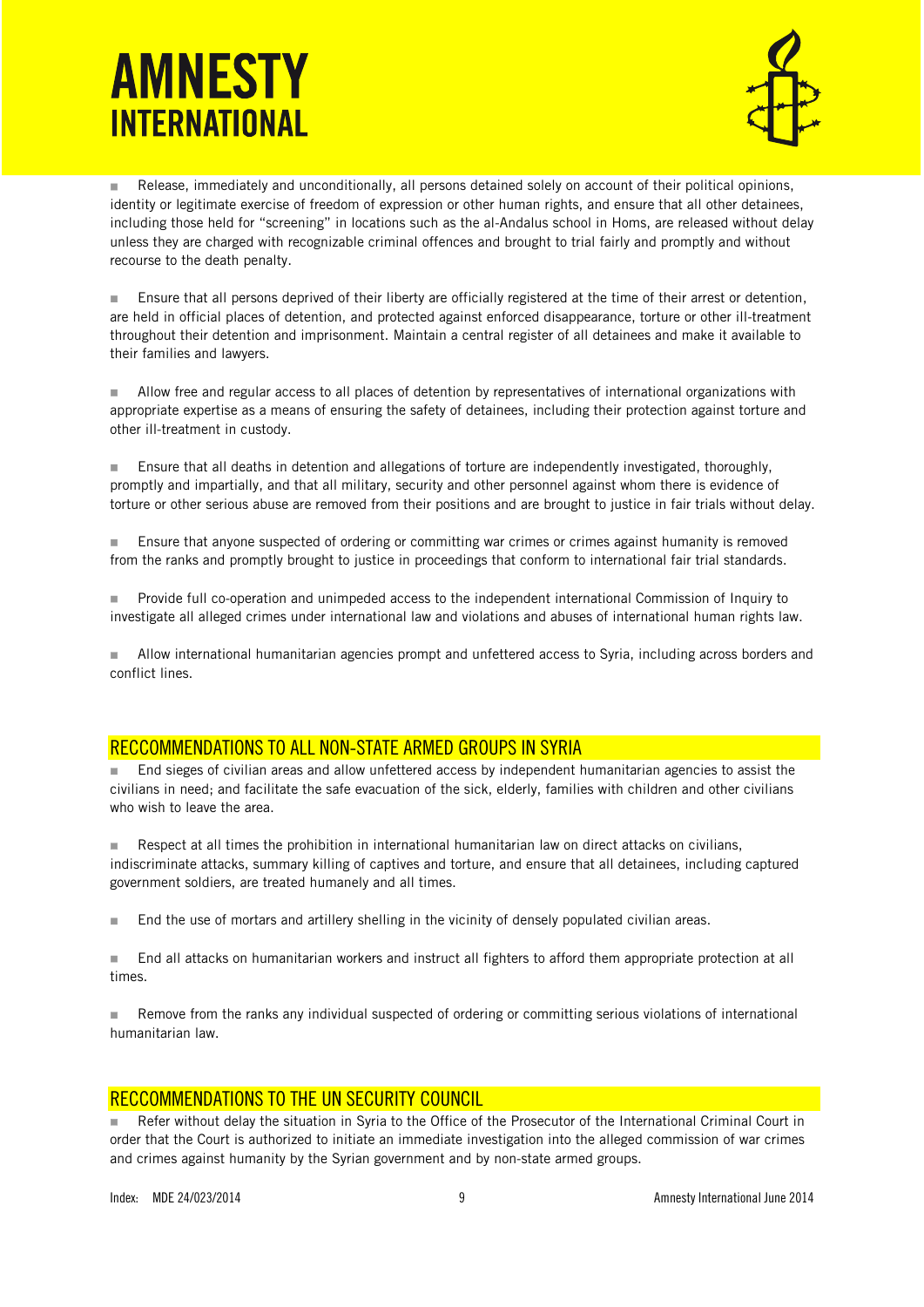j



Act on its declared intention in Security Council resolution 2139 to take further steps in case of failure by the parties to comply with the call to immediately lift the sieges of civilian areas, among other measures, by imposing sanctions – including a travel ban and asset freeze – on persons suspected or believed to be responsible for noncompliance with the resolution.

 $3$  This information is based on multiple communications that Amnesty International had during April. May and June with one PRCS representative and one PRCS volunteer at the Palestine Hospital in Yarmouk, as well as on information provided by Palestinian and Syrian human rights organizations with a presence in Yarmouk.

<sup>4</sup> According to multiple communications with two PRCS workers inside Yarmouk as well as current and displaced residents.

<sup>5</sup> UNWRA is the UN agency which provides protection and assistance to some 5 million Palestinian refugees across Syria, Lebanon, Jordan, the West Bank and the Gaza Strip. Prior to the onset of the current conflict in Syria, Yarmouk had the highest concentration of Palestinian refugees in Syria.

<sup>6</sup> UNRWA spokesman, on the record quote in email, 1 May 2014.

<sup>7</sup> UNRWA spokesman, on the record quote in email, 15 May 2014.

<sup>8</sup> Conversation with representative of international non-governmental organization, 29 May 2014.

<sup>9</sup> Conversations with Yarmouk residents including medical workers on 22 May who saw the individual after the alleged beating. Members of both armed groups were said to jointly responsible for the harassment and beating.

<sup>10</sup> The Reports of the [UN} Secretary-General on the implementation of Security Council resolution 2139 (2014) dated 21 March 2014, 23 April 2014 and 22 May 2014 all give estimates of 8,000 individuals in Daraya. One current resident and one displaced resident estimated to Amnesty International in communications during May 2014 that the figure was less, around 7,000.

<sup>11</sup> Skype message from Daraya Local Council Media Office received on 17 May 2014. Video clips purportedly showing the use of barrel bomb attacks on residential areas in Daraya during this period include:

<https://www.youtube.com/watch?v=uFJCH6ue5GI&feature=youtu.be> (accessed 11 June 2012); <https://www.youtube.com/watch?v=9S9qgzjFOuI&feature=youtu.be> (accessed 11 June 2012); <https://www.youtube.com/watch?v=633ZzpnS204&feature=youtu.be> (accessed 11 June 2012); <https://www.youtube.com/watch?v=D56yeeU1OeM&feature=youtu.be> (accessed 11 June 2012).

A picture purportedly showing the burnt out field hospital is on the Council's Facebook page: [https://www.facebook.com/photo.php?fbid=519629374830559&set=a.431265567000274.1073741828.431202950339869](https://www.facebook.com/photo.php?fbid=519629374830559&set=a.431265567000274.1073741828.431202950339869&type=1&relevant_count=1) [&type=1&relevant\\_count=1](https://www.facebook.com/photo.php?fbid=519629374830559&set=a.431265567000274.1073741828.431202950339869&type=1&relevant_count=1) (accessed 11 June 2012).

<sup>12</sup> The three monthly reports of the UN Secretary-General estimate that 20,000 people are besieged in Moadamiya.

<sup>13</sup> See video clip purportedly showing Moadamiya's main water tank being hit by a government missile on 15 May [https://www.youtube.com/watch?v=vEd-\\_baoHEo](https://www.youtube.com/watch?v=vEd-_baoHEo) (accessed 11 June 2012).

<sup>1</sup> Amnesty International, *Briefing note on sieges across Syria* (Index: MDE 24/018/2014), issued on 16 April 2014 <http://www.amnesty.org/en/library/asset/MDE24/018/2014/en/3ffb8d69-7e8d-4b0d-95e6-9ccb85cb7ebd/mde240182014en.pdf> (accessed 11 June 2012).

<sup>2</sup> In a 25 February 2014 email to Amnesty International an UNRWA spokesperson estimated some 18,000 Palestinian civilians and an unspecified number or Syrian civilians inside Yarmouk. A number of other estimates to Amnesty International from current and displaced residents, whether Palestinian, Syrian, or Palestinian-Syrian, and including human rights activists, largely concurred on Yarmouk's civilian population numbering some 20,000 civilians.